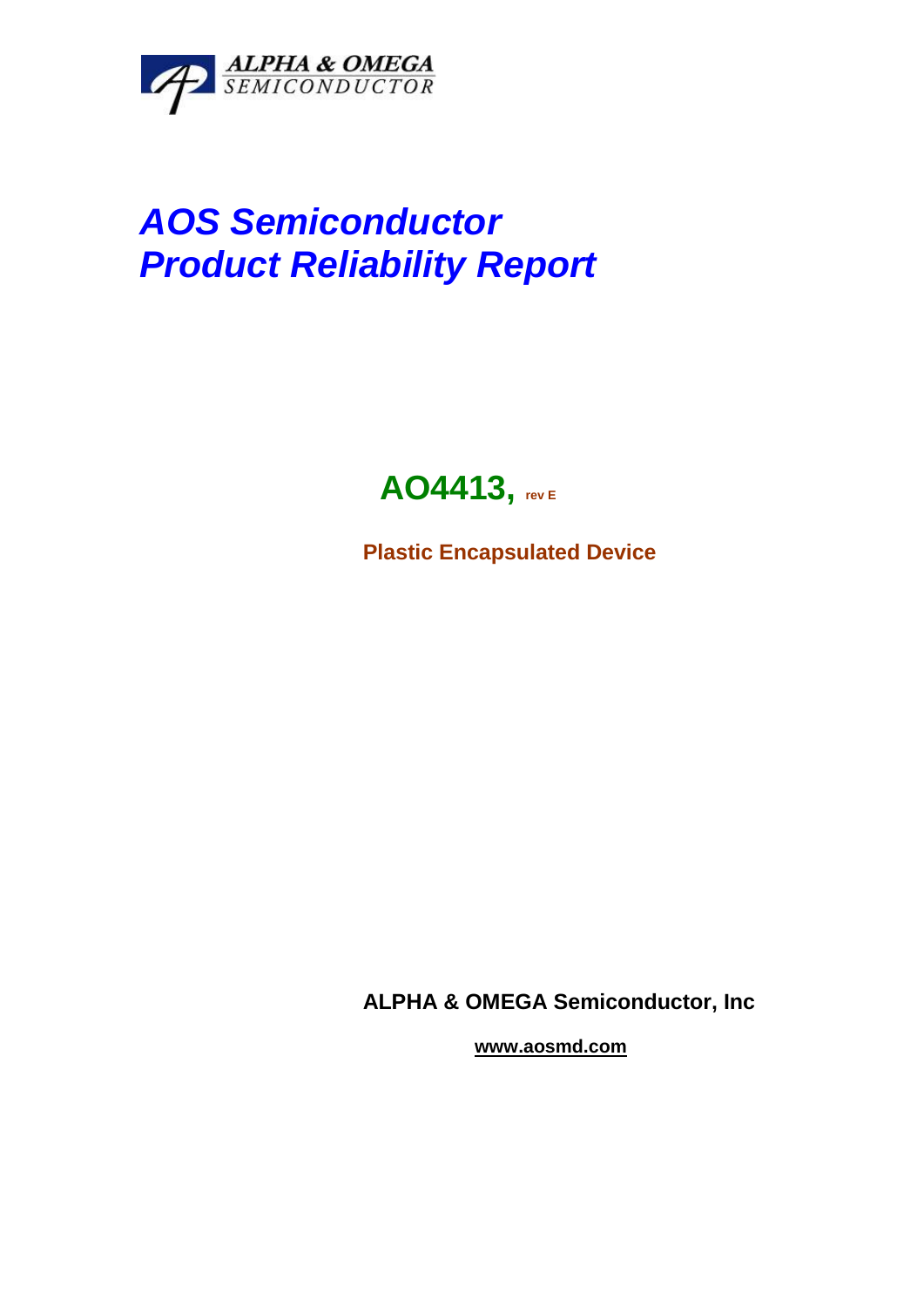

This AOS product reliability report summarizes the qualification result for AO4413. Accelerated environmental tests are performed on a specific sample size, and then followed by electrical test at end point. Review of final electrical test result confirms that AO4413 passes AOS quality and reliability requirements. The released product will be categorized by the process family and be monitored on a quarterly basis for continuously improving the product quality.

#### **Table of Contents:**

- I. Product Description
- II. Package and Die information
- III. Environmental Stress Test Summary and Result
- IV. Reliability Evaluation

#### **I. Product Description:**

The AO4413 uses advanced trench technology to provide excellent  $R_{DS(ON)}$ , and ultra-low low gate charge with a 25V gate rating. This device is suitable for use as a load switch or in PWM applications.

-RoHS Compliant -Halogen Free

Detailed information refers to datasheet.

#### **II. Die / Package Information:**

|                                                           | AO4413                                                                       |
|-----------------------------------------------------------|------------------------------------------------------------------------------|
| <b>Process</b>                                            | Standard sub-micron                                                          |
|                                                           | 30V P-Channel MOSFET                                                         |
| Package Type                                              | SO <sub>8</sub>                                                              |
| <b>Lead Frame</b>                                         | Cu                                                                           |
| Die Attach                                                | Ag epoxy                                                                     |
| Bonding                                                   | Cu wire                                                                      |
| <b>Mold Material</b>                                      | Epoxy resin with silica filler                                               |
| MSL (moisture sensitive level) Level 1 based on J-STD-020 |                                                                              |
|                                                           | Note * based on information provided by assembler and mold compound supplier |